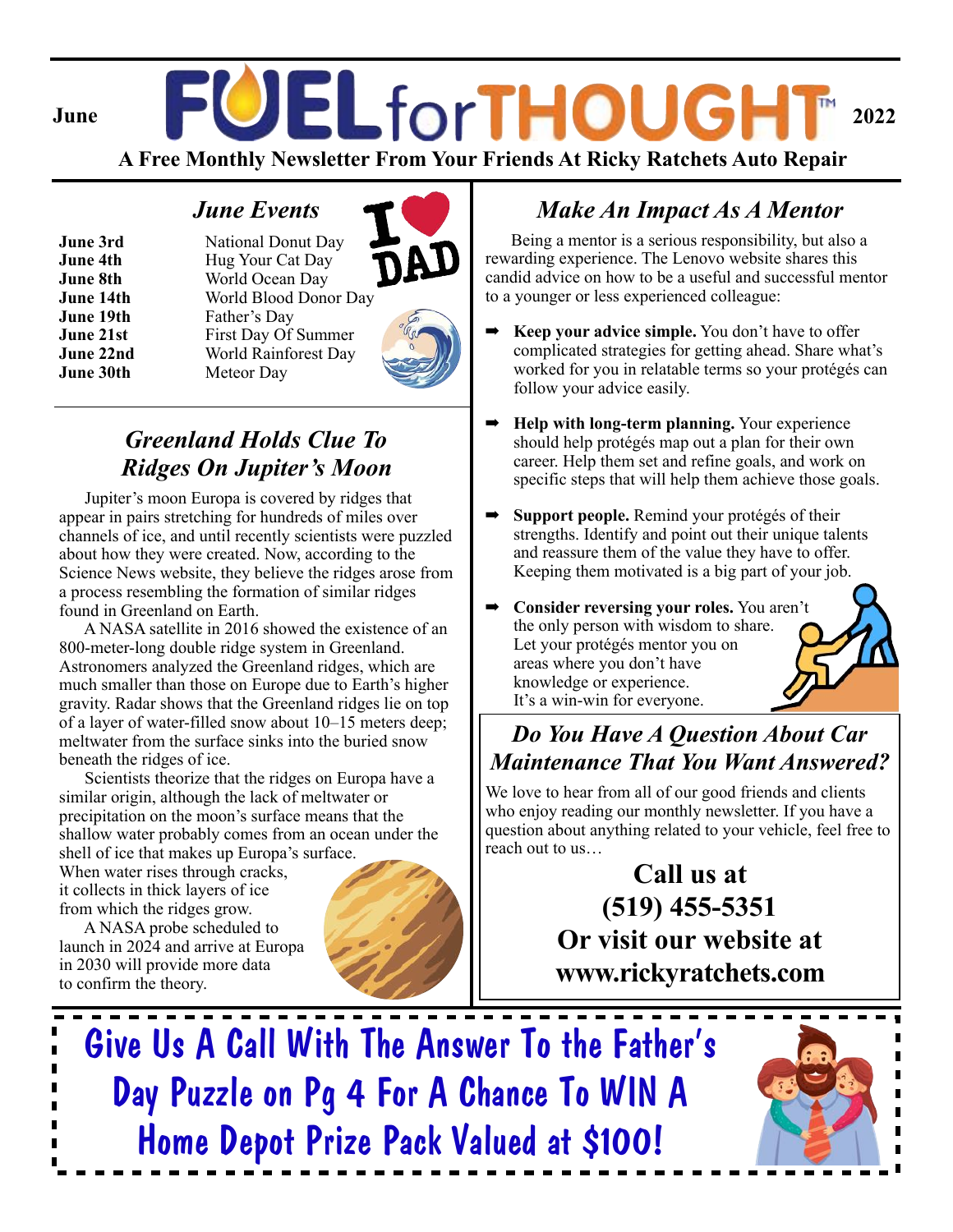#### *Thank You! Thank You! Thank You!*

Special thanks go out to all of our clients and friends who graciously referred our shop to their friends and neighbors last month! Our business is built based on the positive comments and referrals from people just like you. We just couldn't do it without you.

## **Dale Granger**

## *Stay Safe When Working In The Heat*

 When heat and humidity combine to reduce the amount of evaporation of sweat from the body, outdoor work can become dangerous even for those in good shape. The key rules for coping with heat are to drink plenty of water to avoid dehydration and slow down and cool off when experiencing fatigue, a headache, a high pulse rate, or shallow breathing. Overheating can cause serious, even life-threatening conditions such as heatstroke. Look out for these symptoms of heat illness:

- ✓ **Heat cramps.** Working in hot weather can lead to muscle cramps, especially in the legs, because of brief imbalances in body salts. Cramps become less frequent as a person becomes used to the heat.
- Heat syncope or fainting. Anyone not used to working in the heat can experience a quick drop in blood pressure that can lead to fainting. As with heat cramps, the best approach is to take it easy.
- **Heat exhaustion.** Losing fluid and salt through perspiration or replacing them in an imbalanced way can lead to dizziness and weakness. Body temperature might rise, but shouldn't exceed 102 degrees. The best defense is to take it easy and drink plenty of water. Don't take salt tablets without consulting a physician.

✓ **Heatstroke.** In some cases extreme heat can upset the body's thermostat, causing body temperature to rise to 105 degrees or higher. Symptoms are lethargy, confusion, and unconsciousness. Even a suspicion that someone might be suffering from heatstroke requires immediate medical aid. Heatstroke can kill.



## *Get Started With These Three Tips*

 If you're just starting out in your career—or starting over on a new one—follow these three pieces of advice for getting ahead, from *The Economic Times:* 

- **★** Learn from different people. We naturally gravitate toward people like us, with the same interests and backgrounds. When taking a new path, look for people with different viewpoints and from different walks of life. You'll learn more from them than you would from the usual suspects.
- **★ Don't complain.** The obstacles ahead of you may seem insurmountable and unfair, but complaining about them won't make them go away. Focus on learning as much as you can about the problem so you can take control of solving it. Remember that you're responsible for your own success—no one else will do it for you.

★ **Get out of your comfort zone.** Comfort too often leads to mediocrity. Instead of doing what's easy, seek out new challenges—things to learn, projects to tackle, experiences that push you in new directions. You'll gain a fresh perspective and develop new skills by never settling for the status quo.

#### *Student Debt Delays Big Financial Decisions*

 Student debt is making it hard for young Americans to start saving for the future, according to the Bankrate website, which reports that approximately 60% of U.S. adults—and 70% of Gen Z and millennial borrowers have delayed important financial decisions because of it, preventing them from saving for retirement or emergencies, buying a home, or paying off credit cards or other debt.

 Overall, 27% of survey respondents said they were delaying saving for emergencies, and 26% have delayed saving for retirement. Specifically, 74% of Gen Z borrowers have put off financial decisions, along with 58% of millennials (26–42) and 42% of baby boomers (58–76). Gen Z is most likely to put off buying or leasing a car; millennials are most likely to delay contributing to emergency funds or buying a house.



A/C Inspection Reg \$119.95 + Tax – SAVE \$20 With Coupon We Will Check Visible Components, Check Residual Pressures, Minor Electrical Inspection and Report! **Summer Is HOT!!**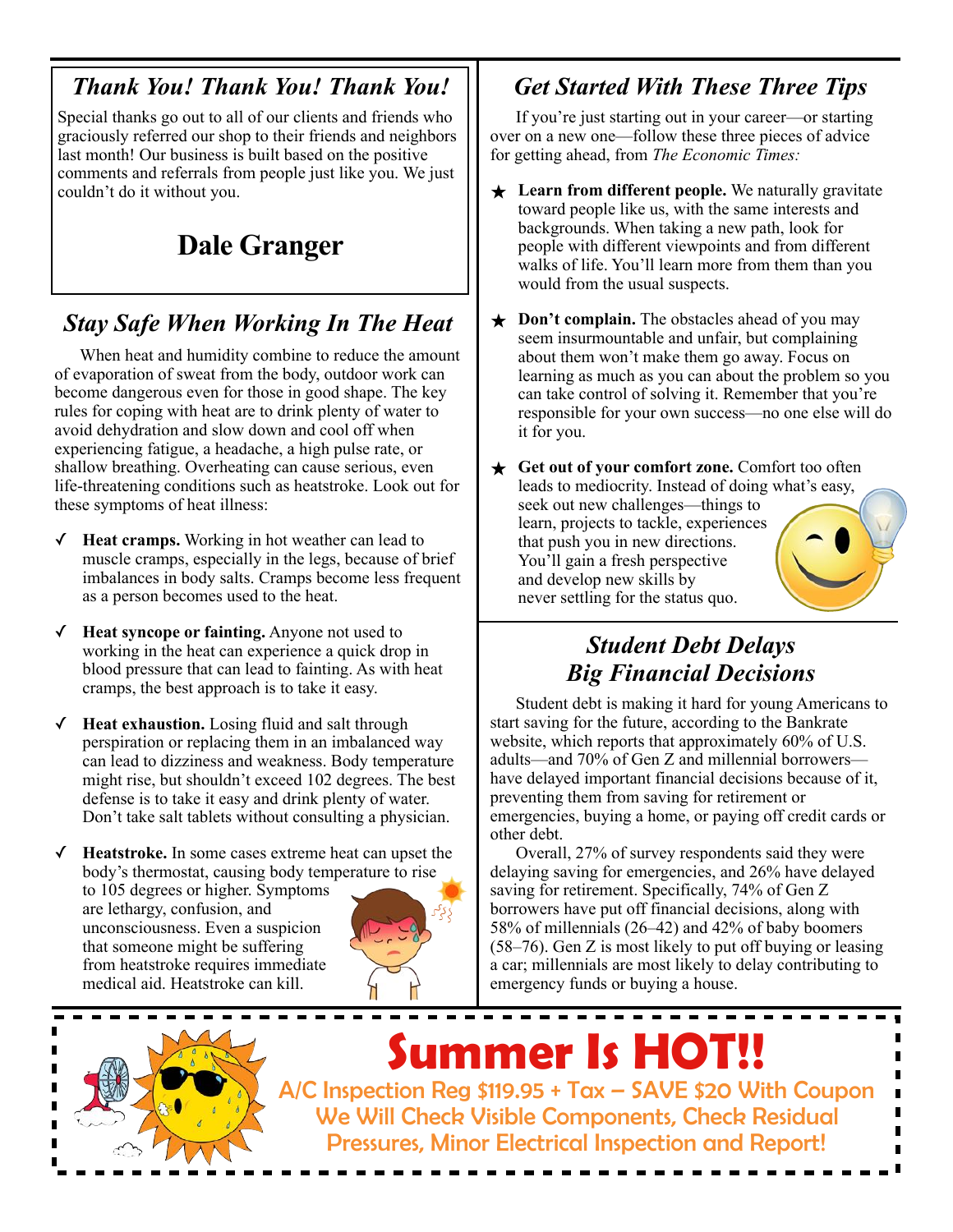#### *Congratulations To Our Client Of The Month!*

Every month, we choose a very special client of the month. It's our way of acknowledging our great clients and saying thanks to those that support our business with referrals and repeat business.

This month's Client of the Month is

# **Brad Sparling**



*Thank You For The Kind Words*  **"Ran into trouble a long way from home. They said they could get me in in the morning, as it was close to closing time. When I spoke with them and explained the emergency situation, they had their guys have a look and stayed after hours to get me on the way! Great service, thank you!"** 

 **~ Paul Teague** 

## *Start Dental Health Early*

 Dental health is important to even the youngest children. Do your best to keep your kids' teeth clean and healthy by following these basics:

- Brush and floss every day. Teach your kids how to brush their teeth and floss properly. When children are very young (up to age 6 or 7) brush their teeth for them for two minutes a day.
- Provide a healthy diet. Give kids foods and beverages that are low in sugar (which contributes to tooth decay). Limit snacks.
- ‣ **Be careful with bottles and sippy cups.** Keep sippy cups at the table, and don't let children walk around with them. This will help you control the level of sugar they consume in drinks.
- **Get regular checkups.** Take your children to the dentist twice a year for an exam and cleaning. This sets the stage for good dental health throughout their lives.



## *Do You Want To Win A Free \$25.00 Tim Card?*

The first 10 people to call with the correct answer will be eligible to win. At the end of the month we'll draw one lucky name. That winner will receive a FREE \$25.00 Tim Card from us! Here is this month's question… What year is the NASA probe, launching in 2024, expected to arrive at Europa?

*(Hint: the answer is somewhere in this newsletter)* 

| a) 2030 | c) $2028$ |
|---------|-----------|
| b) 2032 | $d)$ 2025 |

*Call right now with your answer!* 

Last month's trivia challenge was, Because of Marie Curie how many soldiers were X-rayed during WWI? *Answer: B) 1 Million* **Congratulations to last month's winner…** 

**Seth Page**

The material contained in this newsletter is for informational purposes only and is based upon sources believed to be reliable and authoritative; however, it has not been independently verified by us. This newsletter should not be construed as offering professional advice. For guidance on any specific matter, please consult a qualified professional. ©2017 CMG